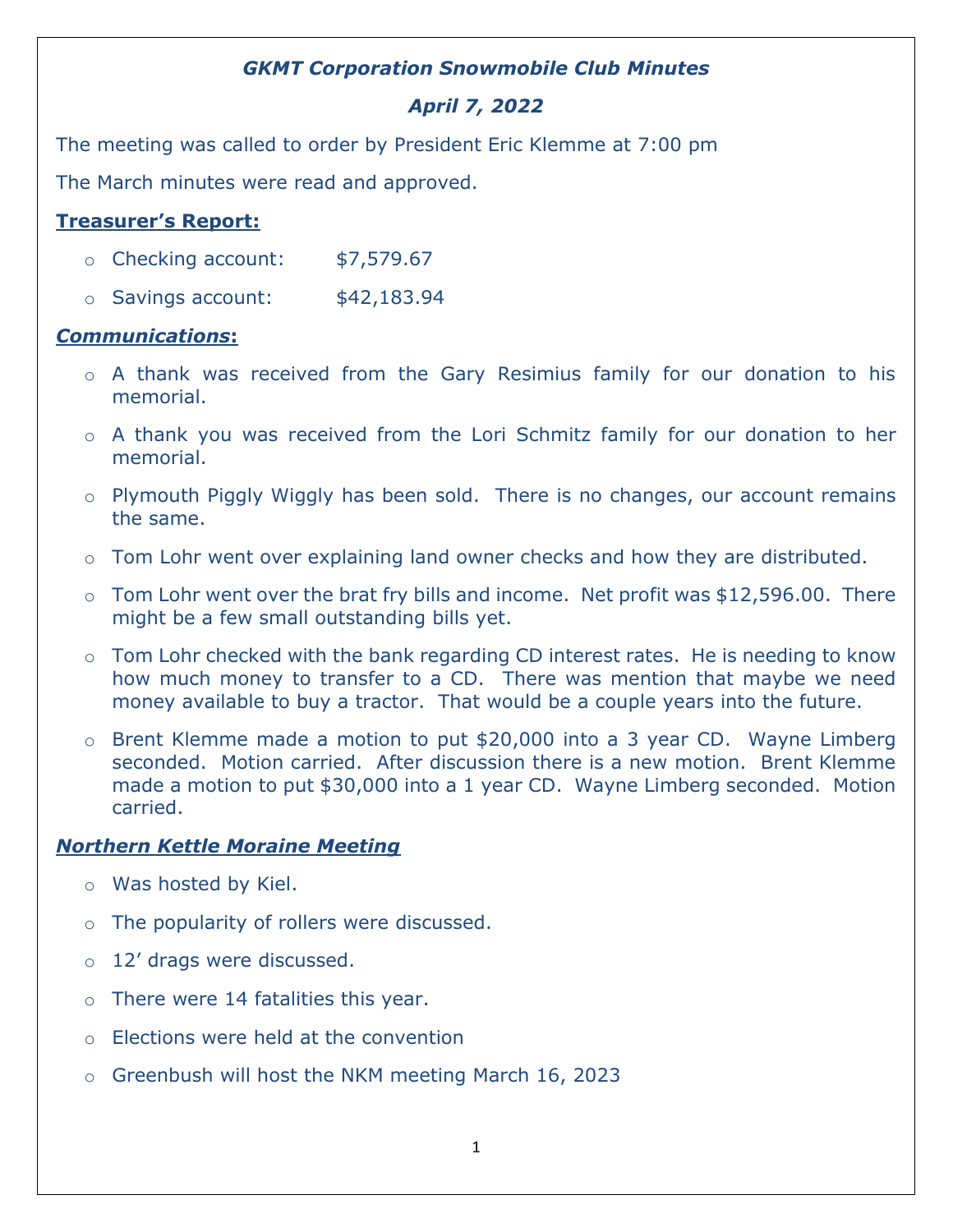## *Trail Master Report*

- $\circ$  It was a quiet winter. No trails opened up.
- o We purchased some trail supplies.
- o DNR was called about helping with clearing some trail. Gary is still waiting to hear back.
- o The bridge project is scrapped. Gary and Joe have a solution.
- o Grade improvements are on schedule. Replacement for culverts is needed. Some of the old ones are hard to find.

#### *Old Business*

- $\circ$  Clean up at the shed is ongoing. If you haven't been there in a while, stop by and see all the changes and work that has been done.
- $\circ$  We need to spend some time leveling the storage container.
- o Fiedler will give a quote for driveway.
- o Jon from KW Electric can get some lights for the storage container. We need someone to install.
- o Rec grass mowing schedule sign-up sheet is available.
- o Calvary Wood products brushed out some more grade trail. They suggested we follow up every 5 years.
- o Club insurance is new. An inventory of the contents of the shed should be done. If we want quotes from other insurance companies this will be needed.
- o The books were audited by Nick & Jodie Schneider. Everything is good.

#### *New Business*

- $\circ$  The posts are starting to rot at the shed. Eric Klemme thinks that rain gutters are maybe needed. Steve Theel said there's some loose tin on the roof. It needs some drip edge repair.
- $\circ$  Eric contacted two contractors about gutters. Mathes for \$1,273 and Nyhof was \$1,885. Nyhof would hang the gutters off straps for around \$1,885. Thoughts of ice and snow being too heavy and ripping the gutters off could happen. Nyhof had another option of building out fascia, wrap and attach gutters. This would be stable and solid. Cost would be \$3,544.
- o Dave Morse says that maybe getting gutters is not the problem. Sometimes water seeps in from the doors. The gutter discussion was tabled until September meeting.
- o Trails out is in progress.